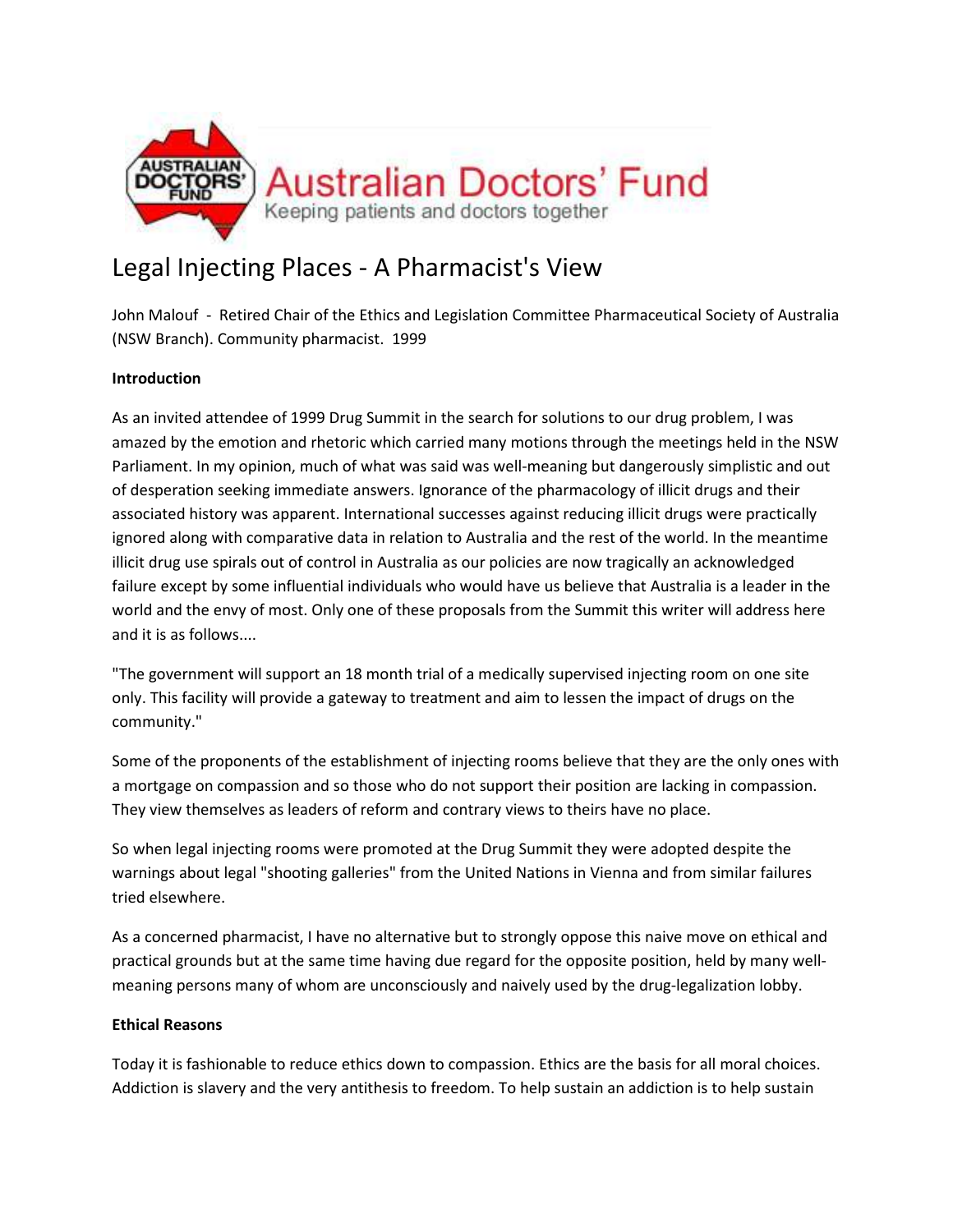slavery of the mind and body to chemical agents. On the other hand, to break an addiction is to release the sufferer and help him or her regain freedom. Breaking addiction should be the first priority instead of sustaining or substituting it.

Providing legal injecting rooms would break the basic ethic and oath of medical practice which has been the benchmark for two and a half thousand years.

"I will use treatment to help the sick according to my ability and judgment, but never with a view to injury or wrongdoing. Neither will I administer a poison to anybody when asked to do so, nor will I suggest such a course."

It appears that this famous oath from Hippocrates, which has served society so well, is now to be put aside. It is obvious that the establishment and operating of an injecting room will be doing just that by aiding and abetting the use of any highly dangerous addicting drug for injection especially heroin. Of course, that is not the ideal of the "rooms" but in essence that is what they will become. Other illicit and licit drugs, as well as heroin, may be used as well as there will be no way or no control over just what will be used in the room. Those providing the service will be unaware of what other drugs the user has in his or her system which may be potentially incompatible, synergistic or additive to the drug being injected. By far and away, most heroin addicts are polydrug users and autopsies show that death from "opioid related substances" show multiple combinations of other central nervous system depressants such as codeine, methadone, alcohol and benzodiazepines, together with the morphine (which of course has resulted from the hydrolisation of diacetyl morphine [heroin] ).

I realise that the objective of supplying an alleged "safe" place for injecting is to accommodate the intention of aiding the addict (or experimenter) with the ultimate intention of directing him or her into another place for treatment and also to give help if the person collapses from an overdose. The idea of doing nothing to assist the injector in a back street situation is of course not to be condoned, and nor should it be. The choice is not one or the other. The choice is not one of providing legal injecting places in preference to shooting-up in some lonely back alley. Both are abominations! The choice should be the provision of effective rehabilitation centres.

If the addicts have to resort to crime to support their habit, they are not only a risk to themselves but also to others. They should have little choice but to have their addiction broken whether they like it or not. This has nothing to do with civil liberties. To rely on the addicts' freedom to choose as to when the "window of opportunity" exists is not good enough, because many die tragically before this ever eventuates. It must be stressed that the average age of deaths of dependent persons is just over 34 years of age in N.S.W. With this knowledge, can we afford to wait till the chronic user decides he or she wants to quit. There are just too many years to wait, and pitifully too late for many who have waited for this realisation that their addiction could be successfully treated.

As any assistant, in the injecting place, will have no idea of what other drugs are in the user's system which could contribute to death or what illegal psychoactive drugs the person is taking which would have a detrimental affect on his or her judgment. The users are notoriously unreliable and often manifest an impaired memory.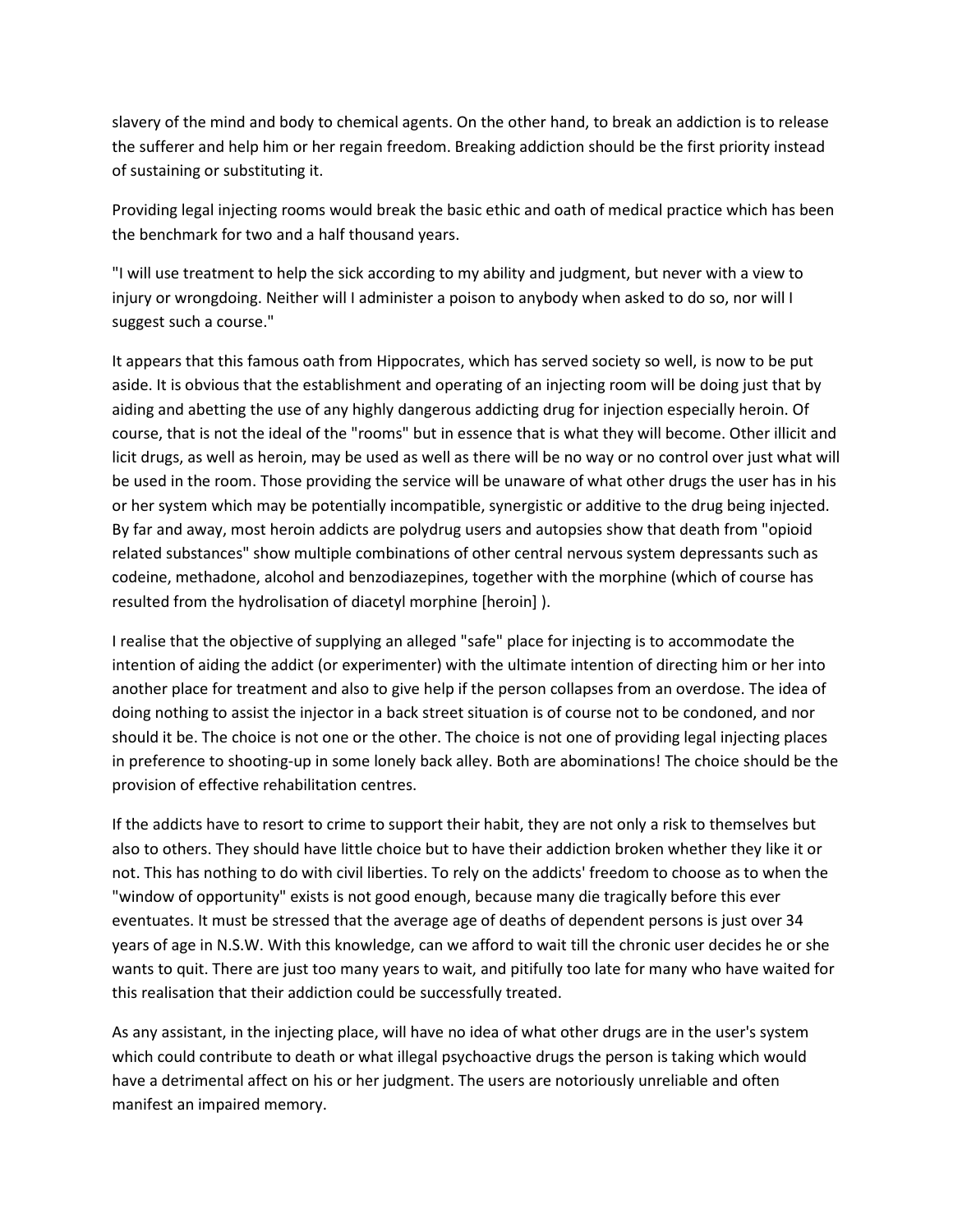What duty of care would the Church have towards their clients? How would the Church be certain that their employed helpers would be of continuing high standards of excellence?

As the Church or association will have medically trained personnel in attendance, many of these trained personnel will have a conflict of their ethics as they witness the continuing harm the intravenous drug user is doing to his or her veins, let alone the administration of the drug itself.

Ethics are the very foundation for all moral choices. Soft options can be very dangerous if they arise from apparent compassion alone, without reflecting on the full repercussions of the choice.

## **Practicalities**

As heroin is a short-acting drug only lasting a few hours, it needs to be topped-up between 3 to 8 times in any single day by the addict, a question immediately arises, how many times a day would the Church or organisation allow an individual to enter and use the facility? Would there be a limit? What advice would they give the user?

A trial of one injecting room in Sydney will not prove anything as there would have to be many throughout Sydney, suburbs and rural towns to prove anything. There is no way an addict will travel a long distance from where he or she lives OR where he or she has purchased the drug several times a day. Yet it would be inconceivable if injecting rooms were established widely as the detrimental effects would be magnified many times. As a pharmacist, I realise trials of course are important.

However a trial of one injecting room will prove very little. It would be anticipated there would be great resistance from residents in many areas if it became known that an injecting room was to be established nearby in their neighbourhood because of the honey-pot effect of attracting dealers to where they would know there was a ready market.

Is it really conceivable that the addict will return to the injecting place to inject that number of times in any one day? As it is, most are using other drugs in the meantime. Surely, their whole lives would be spent in travelling back and forth to the centre. How are they going to travel? Are they going to be allowed to drive? Would the Church or organisation not have an obligation to advise the addicts under no circumstances should they be allowed to drive? Where would the legal and ethical obligation to the general public finish? Would road safety regulations be relaxed to persons on illegal drugs to the detriment of other users of the road? Wouldn<sup>1</sup>t the Church have a responsibility to other road users? What would the duty of care be if the Church became aware that the user, having injected a large amount of drugs, then intended to drive away? Are they going to use public transport? Would they call the police? What degree of privacy would be given to the Church<sup>1</sup>s personnel and to the users? If privacy were allowed the user, then how would the Church administer control to stop dealing and other illegal acts? For injecting rooms to have any credibility, there would have to be a facility on nearly every street corner. Another major practical problem, as yet unanswered, is the proposed policing of such centres.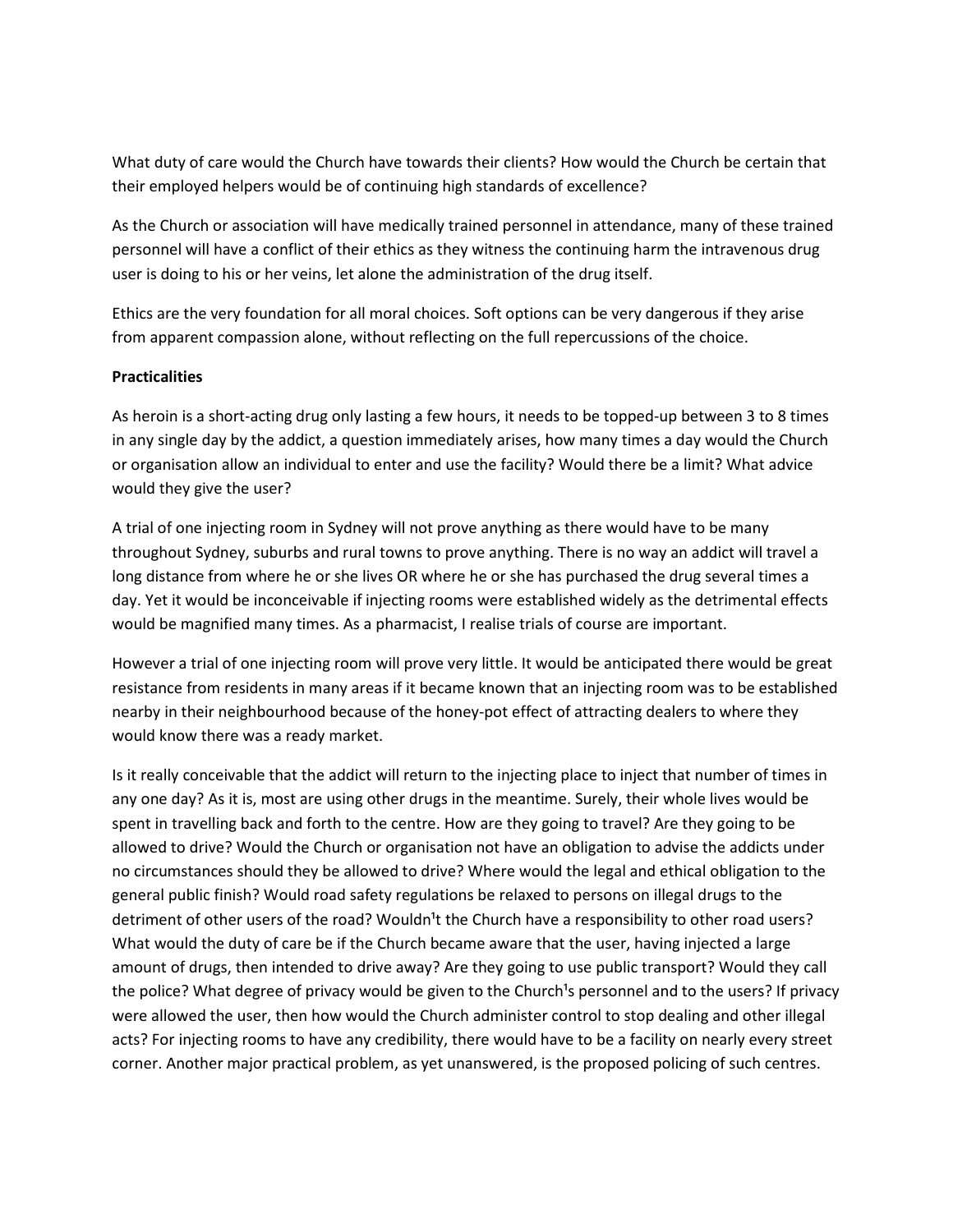How close would the police be allowed to approach? 25 metres, 50 metres or 100 metres? More or less? If they are allowed too close, no addicts would use the rooms. Yet if guidelines are given to the police not to approach within a certain distance, then "safe-from-police" areas will be immediately established in which dealers and users will use and deal. Such has been the case with many failed experiments before in Switzerland from "needle park" and later to the Letten area which this author has seen in Zurich. There, the politicians, through the government, directed the police, in such a way, that no-go areas for the police were established. The result was that dealing and use flourished. It was a failure! Once these lawless zones were established, other allied and associated crime flourished To speculate that it will be different here is impractical and ignores overseas experiences.

What thought has been given to the age limit would be before entry would be given to a safe injecting room? How would the Church respond to the claim that the user was only using for "recreational use" and was not addicted? What would the Church's attitude and responsibility be towards a first-time or experimental user?

Advocates must address these problems, it is not sufficient to dismiss this by saying "It can be worked out later". The truth is there are no answers.

It is little wonder that the Vatican and the University of NSW could not lend their support to the 18 month trial.

As would be anticipated, the very same individuals who advocate liberal drug policies and drug legalisation for Australia, with the assistance of elements within the media, are vociferous advocates of legal injecting rooms. Many of these individuals believe that if acceptance of legal injecting rooms and normalisation can be promoted, then it is only a short step to having society accept legal heroin supply and use. Of course It will later be claimed by them that the injecting rooms are not working as well as they might because of the use of unknown drugs of unknown strength. They will further claim that legalised "medical drugs" will be the answer. If this ever occurs it is no secret that big businesses will have the potential to make huge profits if they are granted an exclusive market. Churches and organisations should be aware they could be used by other forces that do not share the same altruism as they do.

The following are extracts are from the annual releases of statements from the United Nations' drug arm, the International Narcotics Control Board in Vienna in 1998 and 1999. Why aren't we heeding this advice from international experts and this body? "Preventing the abuse of drugs is becoming an increasingly difficult endeavour, at least partly because and the rapid and growing spread of messages in the environment that PROMOTE drug abuse. Many of them can be regarded as public incitement and inducement to use and abuse drugs." 2

"Some States in Europe have established so-called shooting galleries, where drug abusers can administer drugs under supervision and supposedly hygienic conditions. The Board urges those States to consider carefully, all the implications of such "shooting galleries" including the legal implications, the congregation of addicts, the facilitation of illicit trafficking, the message that such places may send to the general public and the impact on general perception of drug abuse." 3